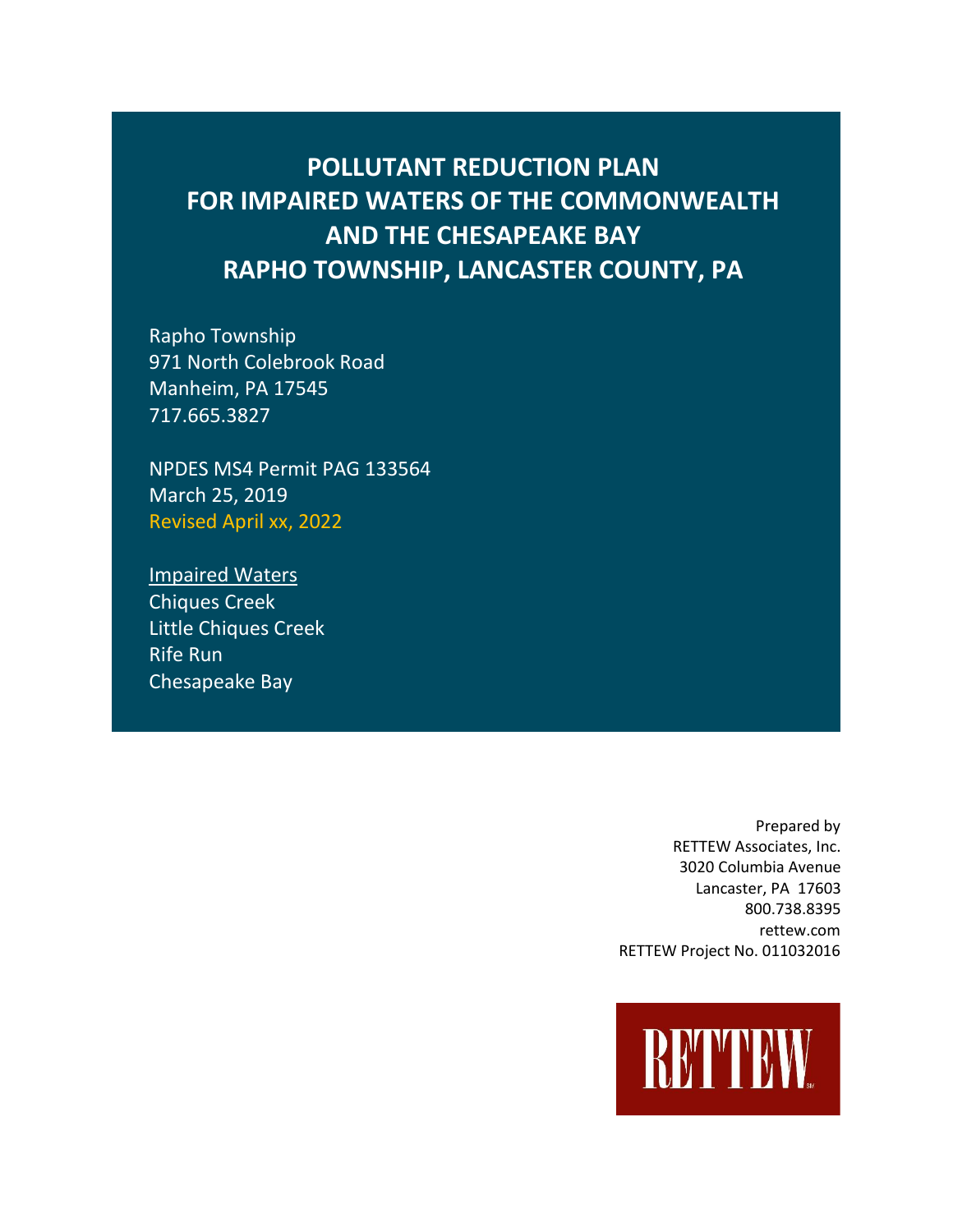### **SUMMARY**

#### Note: All revisions made on April xx, 2022 are shown in blue text.

Rapho Township has prepared this Pollutant Reduction Plan (PRP) for stormwater discharges of nutrients and sediment to surface waters in the Chesapeake Bay Watershed and to local surface waters impaired for nutrients and/or sediment to meet the requirements set forth by Pennsylvania's Department of Environmental Protection (PA DEP). As an MS4 community with locally impaired streams, Rapho Township must comply with Appendix D and Appendix E of the PAG-13 General Permit and must attach this PRP to the Notice of Intent (NOI) for General Permit Coverage. Rapho Township has invited public participation in the planning process by making this PRP available for a 30-day public review and comment period. A copy of all written comments received and the record of consideration of each one is included in Section A of this document.

This PRP calculates the existing loading of stormwater pollutants within the portion of the urbanized area which drains to an MS4 outfall location, in lbs/year; calculates the minimum required reduction in loading, in lbs/year; selects best management practices (BMPs) to reduce the loading rates; and demonstrates that the selected BMPs will achieve the minimum reductions. The pollutants of concern and associated required reductions for the Chesapeake Bay and locally impaired streams in Rapho Township are sediment (10%), phosphorus (5%), and nitrogen (3%). PA DEP allows using a presumptive approach in which it is assumed that a 10% reduction in sediment will accomplish a 5% reduction in phosphorus and a 3% reduction in nitrogen.

To improve water quality and meet the required pollutant reductions, Rapho Township will retro-fit one municipal owned dry detention basin into a dry extended detention basin, construct a water quality forebay/bioretention basin, and partner with Penn Township and a private landowner to stabilize approximately 1,800 feet of the Chiques Creek. The proposed dry extended detention basin and forebay/bioretention basin temporarily stores stormwater runoff for up to three days and minimizes sediment pollution by allowing ample time for suspended solids to settle out in the basin rather than being discharged downstream. The planned streambank stabilization project includes regrading the streambank, installing in-stream stabilization and fish-habitat structures, and planting a riparian buffer.

Over the course of the 2018-2023 MS4 Permit term, Rapho Township will prepare and submit updates on the progress of implementing this PRP with the MS4 Annual Report due each year to PA DEP by September 30<sup>th</sup>.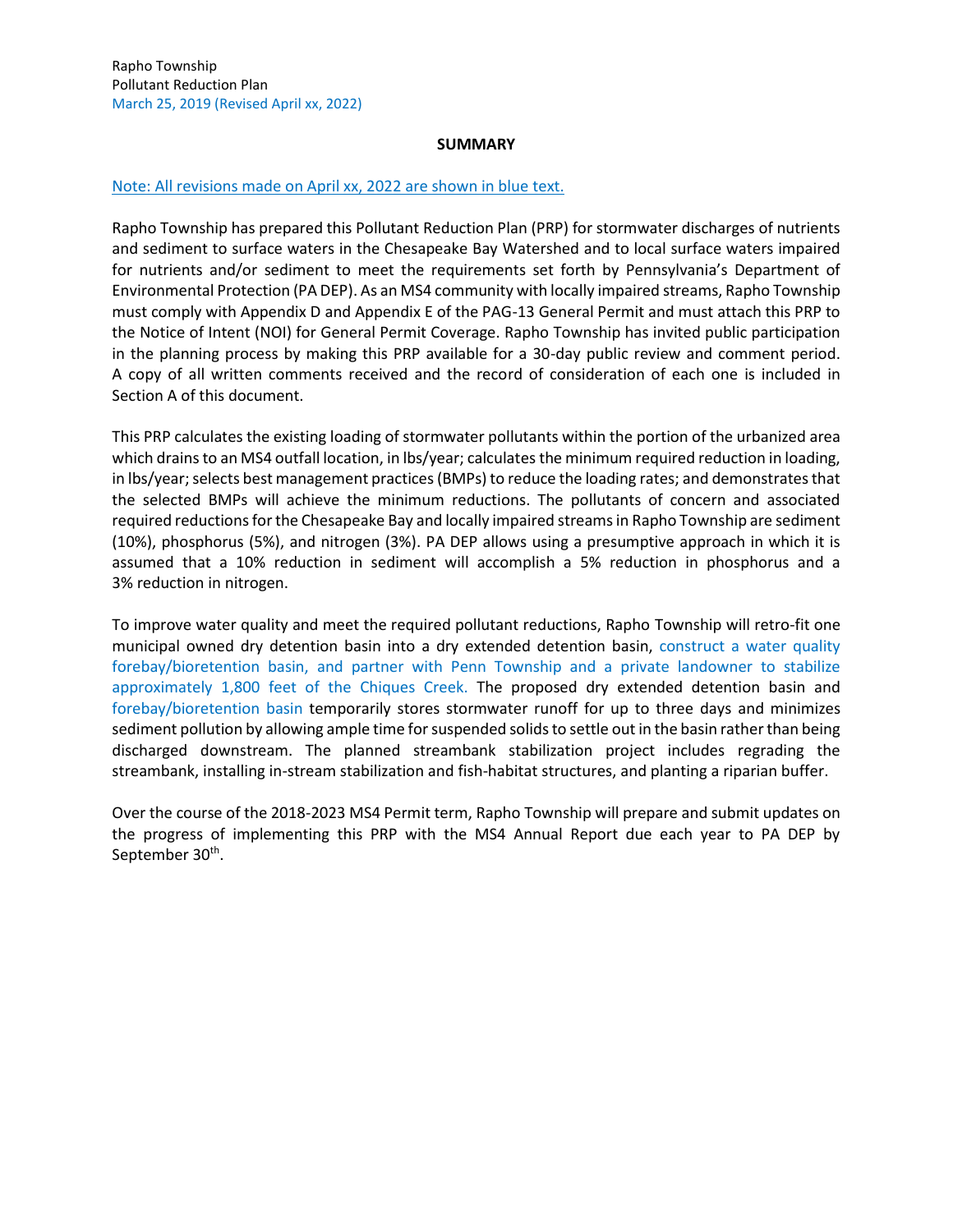# **TABLE OF CONTENTS**

# **SECTION A - PUBLIC PARTICIPATION**

#### **Attachment**

A1: A copy of the public notice A2: A copy of the June 2, 2022 Board of Supervisors Meeting Agenda and Meeting Minutes

## **SECTION B - MAPS**

# **Attachments**

B1: Hydrology Map B2: Storm Sewershed Map B2a: Parsing Map and Existing BMPs B3: Stormwater System Map B4: Proposed Stormwater BMP Map

# **SECTION C - POLLUTANTS OF CONCERN**

#### **Attachment**

C1: MS4 Requirements Table for Lancaster County Municipalities

## **SECTION D - DETERMINE EXISTING LOADING FOR POLLUTANTS OF CONCERN**

#### **Attachments**

D1: Watershed and Pollutant Loads Summary

- D2: Outfall Information
- D3: Outfall and Sewershed Spreadsheet
- D4: Pollutant Load Calculations: Chiques Creek
- D5: Pollutant Load Calculations: Little Chiques Creek
- D6: Pollutant Load Calculations: Rife Run
- D7: Existing BMP Summary
- D8: PA DEP BMP Effectiveness Values
- D9: Developed Land Loading Rates for PA Counties

# **SECTION E - SELECT BMPs TO ACHIEVE THE MINIMUM REQUIRED REDUCTIONS IN POLLUTANT LOADING Attachments**

E1: BMP Option 1 Calculations E1a: BMP Option 3 Calculations E2: BMP 6.6.3 Dry Extended Detention Basin E2a: BMP 6.4.5 Rain Garden/Bioretention Basin E3: Expert Panel - Stream Restoration E4: Urban Stream Restoration Fact Sheet

# **SECTION F - IDENTIFY FUNDING MECHANISM**

# **SECTION G - IDENTIFY RESPONSIBLE PARTIES FOR OPERATION AND MAINTENANCE (O&M) OF BMPs**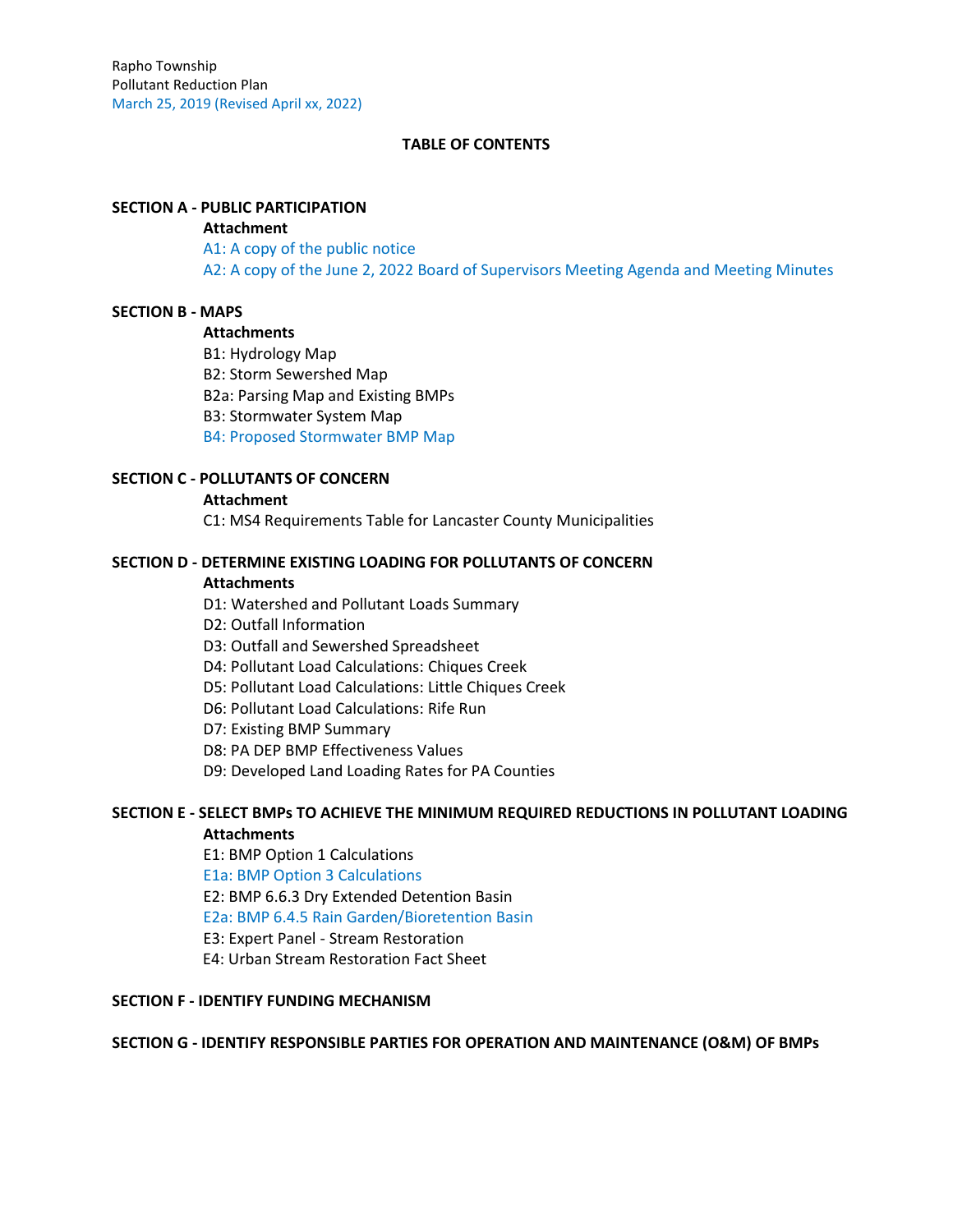# **SECTION A - PUBLIC PARTICIPATION**

Rapho Township has promoted public participation and involvement in water quality decisions by making the Pollutant Reduction Plan (PRP) available for public review and comment as required. A complete copy of the PRP was made available for public review on May 16, 2022. This meets the PA DEP requirement that the PRP be published at least 45 days prior to the submission deadline. A public notice was posted in LNP containing a description of the Plan, where it may be reviewed by the public, and the length of time made available for the receipt of comments. The municipality accepted both written and verbal comments from the public until June 17, 2022, at least 30 days after the public notice was posted.

Rapho Township did/did not receive any written or verbal comments during the 30-day public review and comment period, and no changes were made to the Plan.

## **Attachment**

A1: A copy of the public notice A2: A copy of the June 2, 2022 Board of Supervisors Meeting Agenda and Meeting Minutes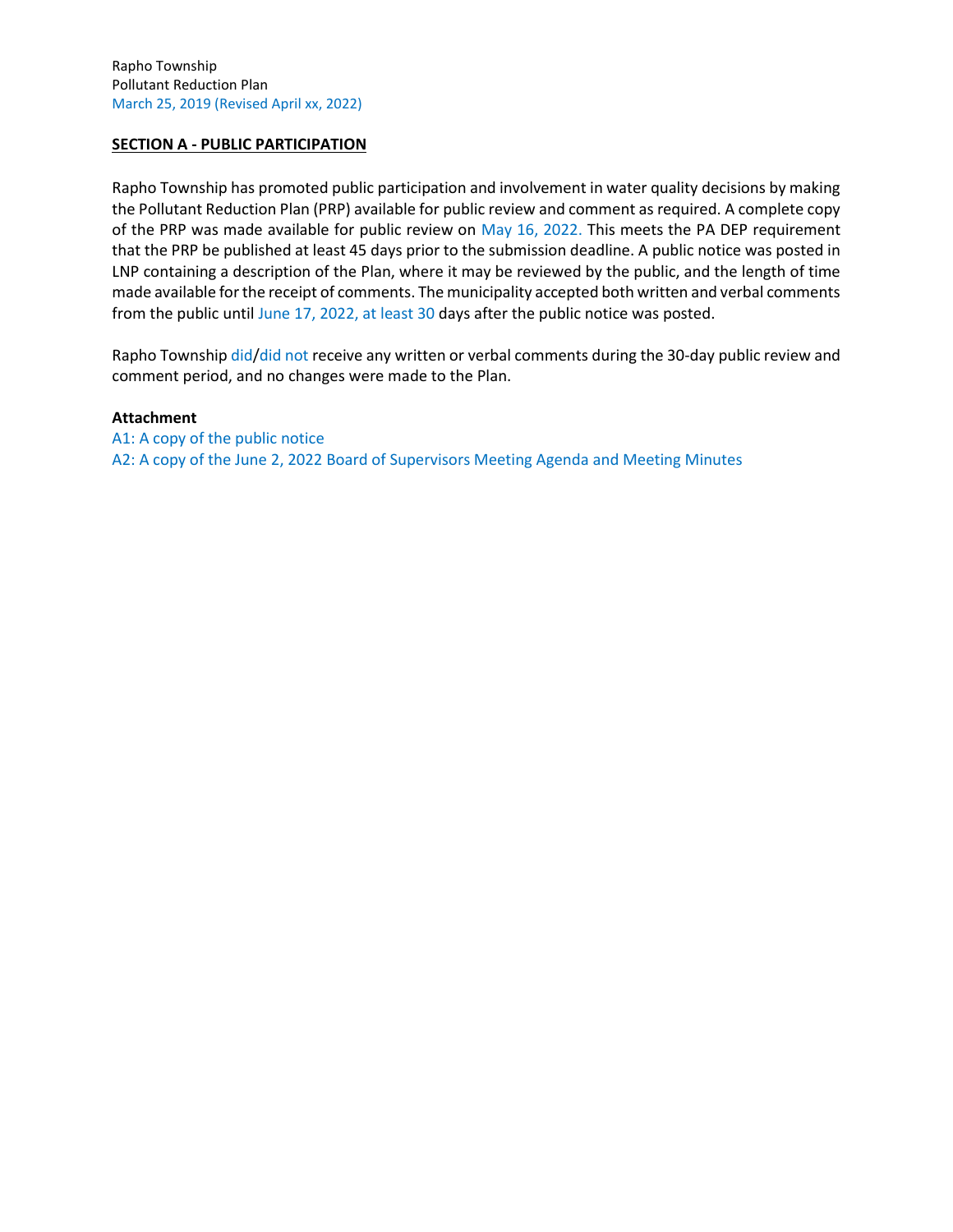Rapho Township Pollutant Reduction Plan March 25, 2019 (Revised April xx, 2022)

# **SECTION B - MAPS**

Rapho Township has completed a series of maps that show the location of the municipal boundary, impaired and non-impaired streams, the 2010 urbanized area, stormwater system facilities, aerial imagery to identify land use and associated impervious and pervious areas, the storm sewershed area associated with each regulated MS4 outfall, the location of existing BMPs that provide pollutant reductions, the parsed Penn DOT ROW areas, and the location of proposed structural BMPs that will be implemented to achieve the required pollutant load reductions. Please note that some streams identified on the maps as impaired, may be impaired for reasons that do not need to be addressed by this PRP. This PRP addresses only those impairments that require Appendix D and/or Appendix E (see Section C for specific information on applicable impairments).

#### **Attachments**

B1: Hydrology Map B2: Storm Sewershed Map B2a: Parsing Map and Existing BMPs B3: Stormwater System Map B4: Proposed Stormwater BMP Map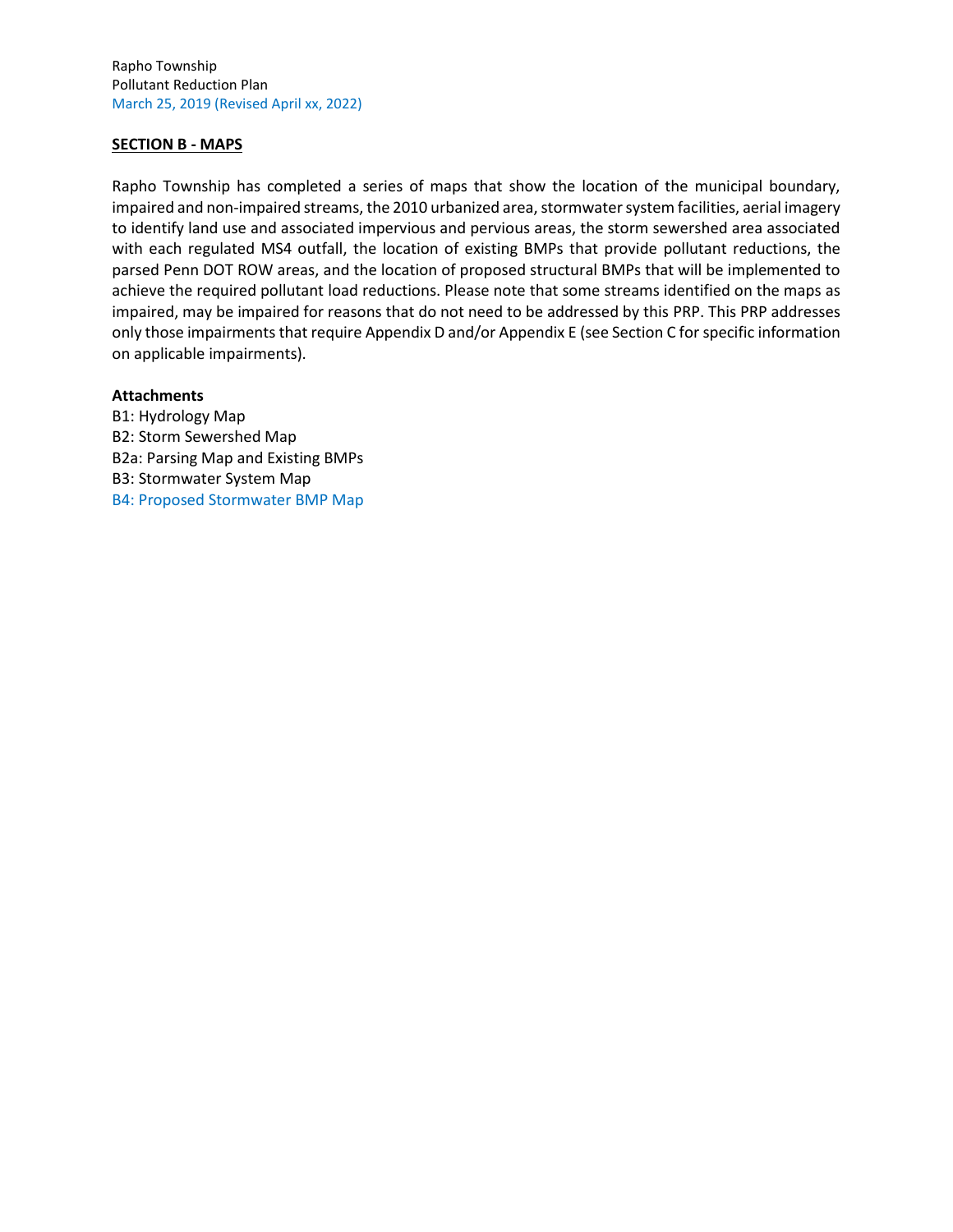# **SECTION C - POLLUTANTS OF CONCERN**

The following pollutants of concern for each impaired stream are based on the impairment listing provided in the MS4 Requirements Table provided by PA DEP:

- Chiques Creek (Appendix E): Nutrients and Siltation
- Little Chiques Creek (Appendix E): Nutrients and Siltation
- Rife Run (Appendix E): Siltation
- Chesapeake Bay (Appendix D): Nutrients and Siltation

If the impairment listed above is based on siltation only, a minimum 10% sediment reduction is required. If the impairment is based on nutrients (including Excessive Algal Growth and Organic Enrichment/ Low D.O.), a minimum 5% Total Phosphorus (TP) reduction is required. If the impairment is due to both siltation and nutrients, both a 10% sediment reduction and 5% TP reduction is required. PA DEP allows using a presumptive approach in which it is assumed that a 10% reduction in sediment will accomplish a 5% reduction in phosphorus and a 3% reduction in nitrogen.

Rapho Township must achieve the required pollutant reductions over the 5-year period following PA DEP's approval of coverage.

## **Attachment**

C1: MS4 Requirements Table for Lancaster County Municipalities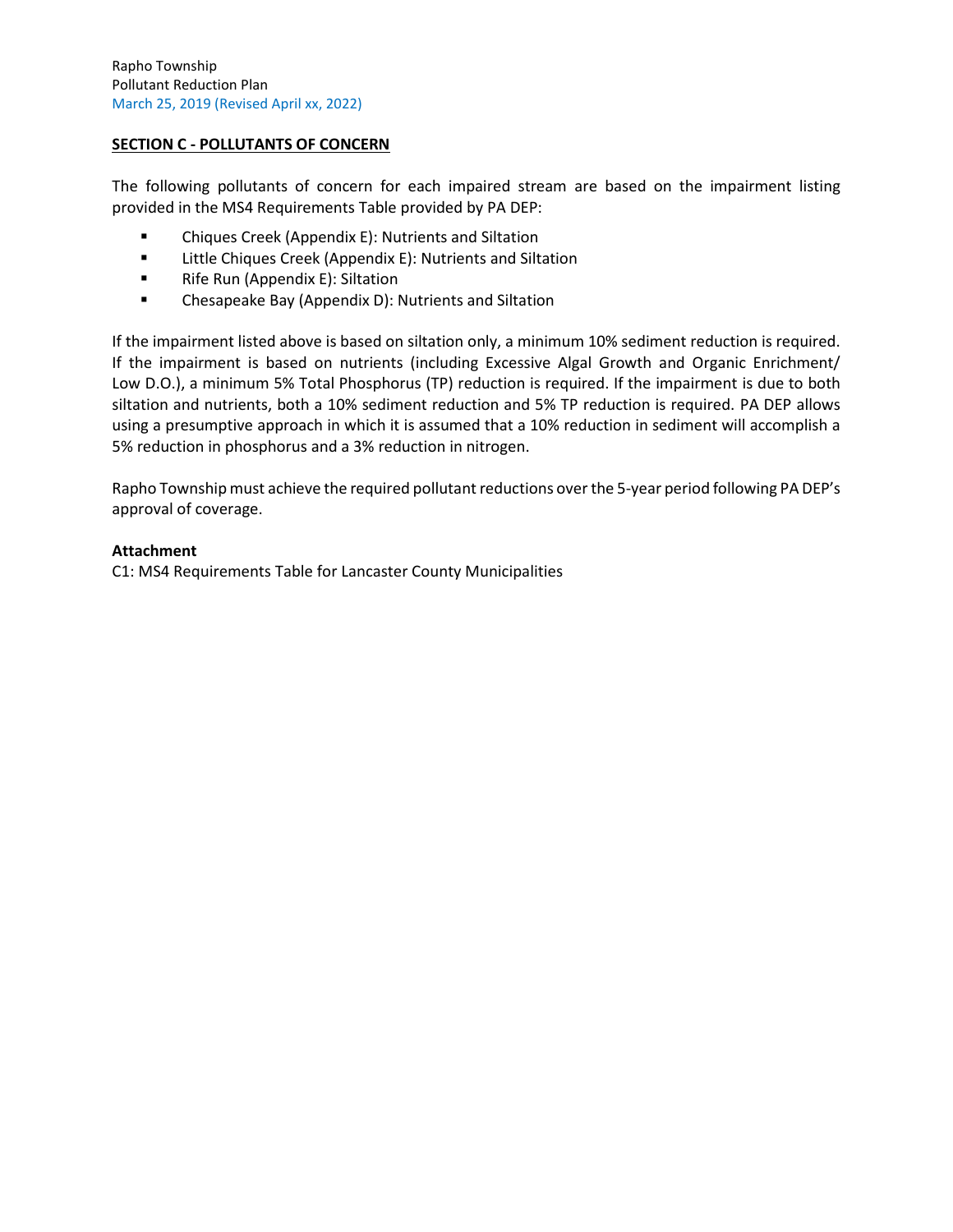# **SECTION D - DETERMINE EXISTING LOADING FOR POLLUTANTS OF CONCERN**

#### A. Base Pollutant Load Calculation

Rapho Township calculated the existing pollutant loading rates (lbs/year) for sediment, phosphorus, and nitrogen generated within their regulated/planning area in the Spring of 2017. The process used to perform this task is as follows:

- 1. Analyze existing topographic and contour information on a GIS map to delineate the drainage area/sewershed to each regulated MS4 outfall.
- 2. Use the Stroud Water Research Center Wiki Watershed Tool [\(https://wikiwatershed.org\)](https://wikiwatershed.org/)) to digitize the sewershed area; the Wiki tool identifies the land use category breakdown within each storm sewershed.
- 3. Remove any non-Urban Area that is located downstream of the Urban Area and/or does not flow into the Urban Area of the sewershed area.
- 4. Remove any area located outside of the municipal boundary.
- 5. Calculate the impervious and pervious areas within each land use category by using data provided by the National Land Cover Database 2011 [\(www.mrlc.gov\)](http://www.mrlc.gov/). This data identifies the percentage of impervious coverage in four land use categories as follows:
	- a. Developed Open Space: 19% impervious
	- b. Developed Low Intensity: 49% impervious
	- c. Developed Medium Intensity: 79% impervious
	- d. Developed High Intensity: 100% impervious
- 6. Add the total impervious and pervious areas within each sewershed. Multiply the total impervious and pervious areas by the applicable loading rate as identified in the Chesapeake Bay Derived Developed Land Loading Rates for PA Counties. The Lancaster County loading rates for sediment, phosphorus, and nitrogen are as follows:
	- a. Developed impervious
		- i. Sediment: 1,480.43 lbs/year
		- ii. Phosphorus: 1.55 lbs/year
		- iii. Nitrogen: 38.53 lbs/year
	- b. Developed pervious
		- i. Sediment: 190.93 lbs/year
		- ii. Phosphorus: 0.36 lbs/year
		- iii. Nitrogen: 22.24 lbs/year
- 7. If applicable, reduce the existing baseline pollutant loads by assigning credit for structural BMPs in each sewershed area implemented prior to development of this PRP. The procedure for this task is described below.
- 8. Reduce the existing baseline pollutant loads by removing pollutant loads from parcels with NPDES MS4 permits and Rights-of-Way (R-O-W) areas of State Roads, and any other parcel owned/operated by another MS4 permittee. The procedure for this task is described below.
- 9. Add the sediment, phosphorus, and nitrogen pollutant loads for each sewershed area by watershed area. Combine the total pollutant loads for each watershed to identify the total municipal baseline pollutant load.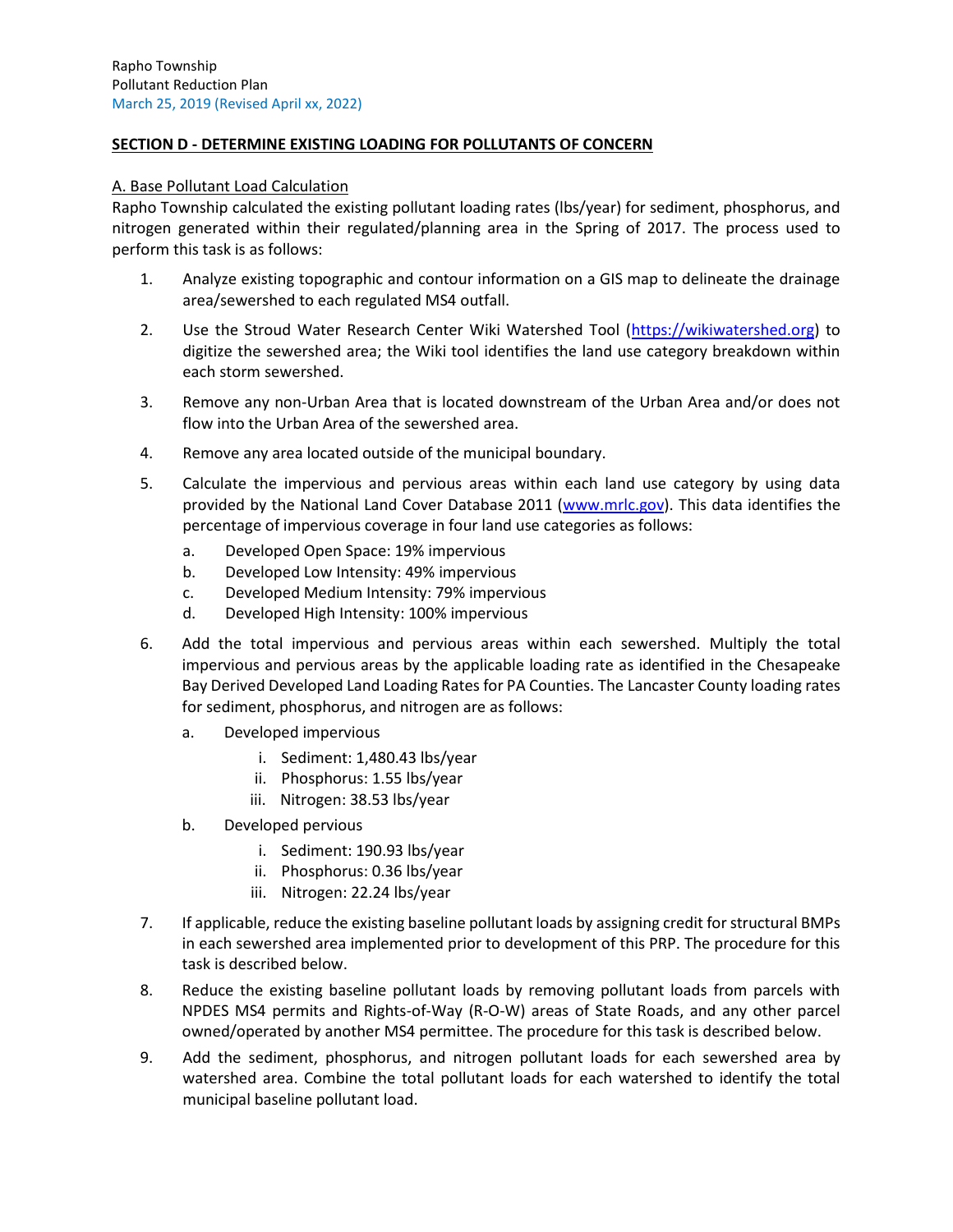# B. Structural BMP Reduction Credits

Reduce the existing baseline pollutant loads by assigning credit for structural BMPs in each sewershed area implemented prior to development of this PRP. Each BMP identified in Attachment D7 includes the following information if applicable:

- Description of the BMP
- Latitude and longitude
- Location on the map
- The permit number, if any, that authorized installation of the BMP
- Calculations demonstrating the pollutant reductions achieved by the BMP (See Attachment D4- D6 for calculations)
- The date the BMP was installed and a statement that the BMP continues to serve the function it was designed for
- The O&M activities and frequencies associated with the BMP
- 1. Analyze existing topographic and contour information on a GIS map to identify existing structural BMPs within each regulated MS4 outfall sewershed area. Delineate the drainage area to each existing structural BMP.
- 2. Use the Stroud Water Research Center Wiki Watershed Tool [\(https://wikiwatershed.org\)](https://wikiwatershed.org/) to digitize the drainage area; the Wiki tool identifies the land use category breakdown within each structural BMP drainage area.
- 3. Calculate the impervious and pervious areas within each land use category by using data provided by the National Land Cover Database 2011 [\(www.mrlc.gov\)](http://www.mrlc.gov/), and as identified above (Part A.5).
- 4. Multiply the total impervious and pervious areas by the Chesapeake Bay Derived Developed Land Loading Rates for PA Counties as identified above (Part A.6).
- 5. Identify the percentage of pollutant reductions for each structural BMP by using PA DEP's BMP Effectiveness Values Table. Use the approved final subdivision, land development, and/or Post Construction Stormwater Management Plans to verify what type of stormwater BMP has been constructed. If no plans can be located, then existing detention basins are assumed to be dry detention basins. Multiply the BMP Effectiveness Value associated with the BMP by the calculated pollutant load for the same BMP to determine the appropriate pollutant reduction credit. Subtract the credit from the BMP pollutant load to determine the final pollutant load.
- 6. When one or more structural BMP(s) are located within the drainage area of another (sub-drainage area), the pollutant loads are calculated as follows: Subtract the impervious and pervious areas of the sub-drainage area from the overall drainage area. Determine the pollutant load that bypasses the sub-drainage area by multiplying the resultant impervious and pervious areas by the County loading rates as identified above (Part A.6). Add the calculated bypass pollutant loading to the calculated upstream BMP(s) pollutant loading. Multiply the BMP Effectiveness Value associated with the BMP by the calculated pollutant load for the same BMP to determine the appropriate pollutant reduction credit. Subtract the credit from the BMP pollutant load to determine the final pollutant load.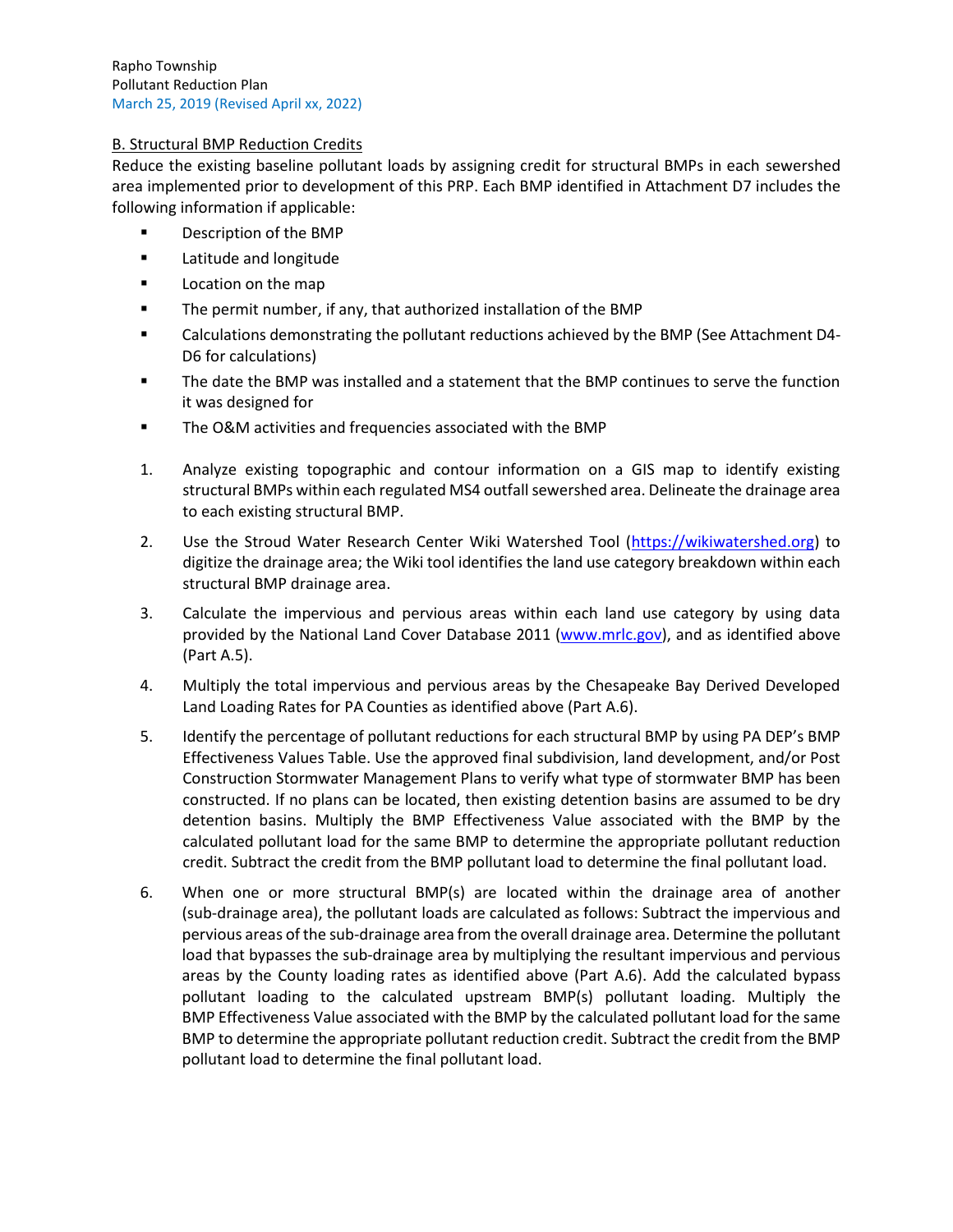# C. Private MS4s/Right-of-Way (R-O-W) Reduction Credits

Reduce the existing baseline pollutant loads by removing pollutant loads from parcels with NPDES MS4 permits and Rights-of-Way (R-O-W) areas of State Roads and any other parcel owned/operated by another MS4 permittee.

- 1. Analyze parcel information on a GIS map to identify any State Right-of-Way or private MS4s. Mark the area within each sewershed area that falls under those categories. Calculate the area in each sewershed using GIS.
- 2. Calculate the impervious and pervious areas within each R-O-W. For this PRP, we have applied the high-density impervious area rate of 100% to these areas.
- 3. Multiply the total impervious and pervious areas by the Chesapeake Bay Derived Developed Land Loading Rates for PA Counties, as identified above (Part A.6).
- 4. Subtract the calculated Right-of-Way/private MS4 pollutant loads from the applicable sewershed area pollutant load.

Using the method described above, Rapho Township identified the baseline pollutant loads for each watershed as follows:

| Watershed                                                 | Sediment<br>(Ibs/year) | <b>Phosphorus</b><br>(Ibs/year) | <b>Nitrogen</b><br>(Ibs/year) |
|-----------------------------------------------------------|------------------------|---------------------------------|-------------------------------|
| <b>Chiques Creek</b>                                      | 251,498                | 346                             | 16,132                        |
| Little Chiques Creek                                      | 306,575                | 461                             | 22,131                        |
| Rife Run                                                  | 9,347                  | 12                              | 588                           |
| Total*                                                    | 567,420                | 819                             | 38,851                        |
| *The totals have been rounded to the nearest whole number |                        |                                 |                               |

# **Attachments**

- D1: Watershed and Pollutant Loads Summary
- D2: Outfall Information
- D3: Outfall and Sewershed Spreadsheet
- D4: Pollutant Load Calculations: Chiques Creek
- D5: Pollutant Load Calculations: Little Chiques Creek
- D6: Pollutant Load Calculations: Rife Run
- D7: Existing BMP Summary
- D8: PA DEP BMP Effectiveness Values
- D9: Developed Land Loading Rates for PA Counties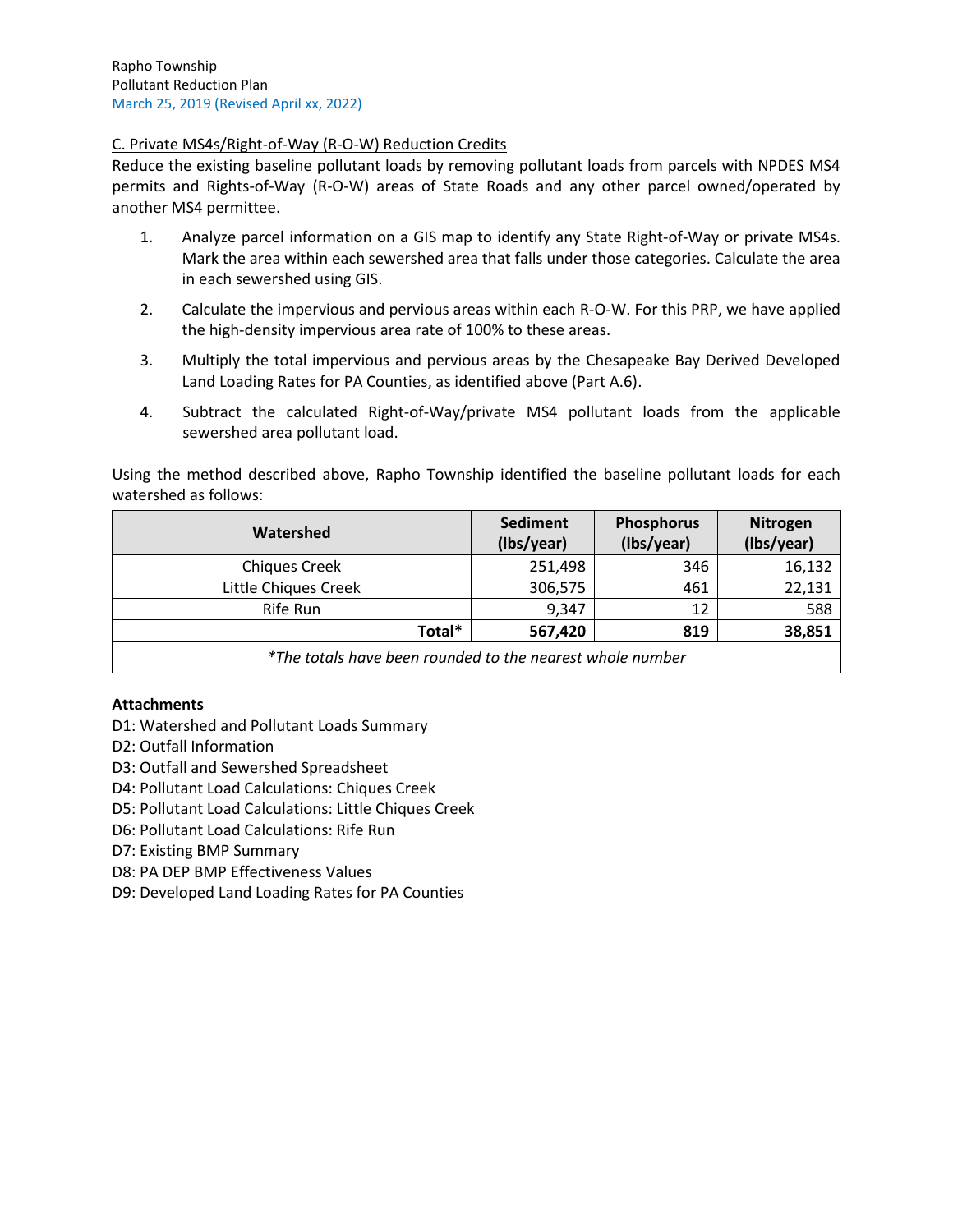# **SECTION E - SELECT BMPs TO ACHIEVE THE MINIMUM REQUIRED REDUCTIONS IN POLLUTANT LOADING**

| Watershed            | <b>Required 10%</b><br><b>Sediment</b><br><b>Reduction</b><br>(Ibs/year) | <b>Required 5%</b><br><b>Phosphorus</b><br><b>Reduction</b><br>(Ibs/year) | <b>Required 3%</b><br>Nitrogen<br><b>Reduction</b><br>(Ibs/year) |
|----------------------|--------------------------------------------------------------------------|---------------------------------------------------------------------------|------------------------------------------------------------------|
| <b>Chiques Creek</b> | 25,150                                                                   | 17                                                                        | 484                                                              |
| Little Chiques Creek | 30,658                                                                   | 23                                                                        | 664                                                              |
| Rife Run             | 935                                                                      |                                                                           | 18                                                               |
| <b>Total</b>         | 56,742                                                                   | 41                                                                        | 1,166                                                            |

Rapho Township identified the minimum required reductions in pollutant loading for each watershed:

Rapho Township has identified the stormwater BMPs described below that will provide the required pollutant reductions when implemented over the next 5-year permit term.

## BMP Option 1:

The Township owns and maintains an existing detention basin in Green Park which was constructed prior to 2003 and provides stormwater management control for a large residential development in the Little Chiques Creek Watershed. This basin is in the storm sewershed of Outfall R868 which has a contributing drainage area of 59.2 acres. Approximately 27.9 acres of this area is developed impervious and approximately 31.3 acres is developed pervious. Rapho Township plans to retro-fit this dry detention basin into a dry extended detention basin. The calculated pollutant load reductions for this BMP are as follows:

| Sediment:   | 25,537 lbs/year |
|-------------|-----------------|
| Phosphorus: | 10 lbs/year     |
| Nitrogen:   | 336 lbs/year    |

# BMP Option 2:

Rapho Township will work with Penn Township and a private landowner to stabilize approximately 1,800 LF of streambanks along the Chiques Creek (Reach Code 02050306000208). This section of the creek flows along the municipal boundary between Rapho Township and Penn Township. Stream restoration improves water quality by minimizing the amount of sediment and attached nutrients delivered downstream by unstable and actively eroding streambanks. The estimated pollutant reductions are calculated by multiplying the total distance of stabilized streambanks by the loading rates identified in the BMP Effectiveness Table (Attachment D8).

| Sediment:   | 44.88 lbs/ft/yr   |
|-------------|-------------------|
| Phosphorus: | $0.068$ lbs/ft/yr |
| Nitrogen:   | 0.075 lbs/ft/yr   |

| <b>Proposed BMP</b>                                                   | Watershed            | <b>Calculated</b><br><b>Sediment</b><br><b>Reduction</b><br>(Ibs/year) | <b>Calculated</b><br><b>Phosphorus</b><br><b>Reduction</b><br>(Ibs/year) | <b>Calculated</b><br>Nitrogen<br><b>Reduction</b><br>(Ibs/year) |
|-----------------------------------------------------------------------|----------------------|------------------------------------------------------------------------|--------------------------------------------------------------------------|-----------------------------------------------------------------|
| 1,800 LF Urban Stream<br><b>Restoration -</b><br><b>Chiques Creek</b> | <b>Chiques Creek</b> | 80,784                                                                 | 122                                                                      | 135                                                             |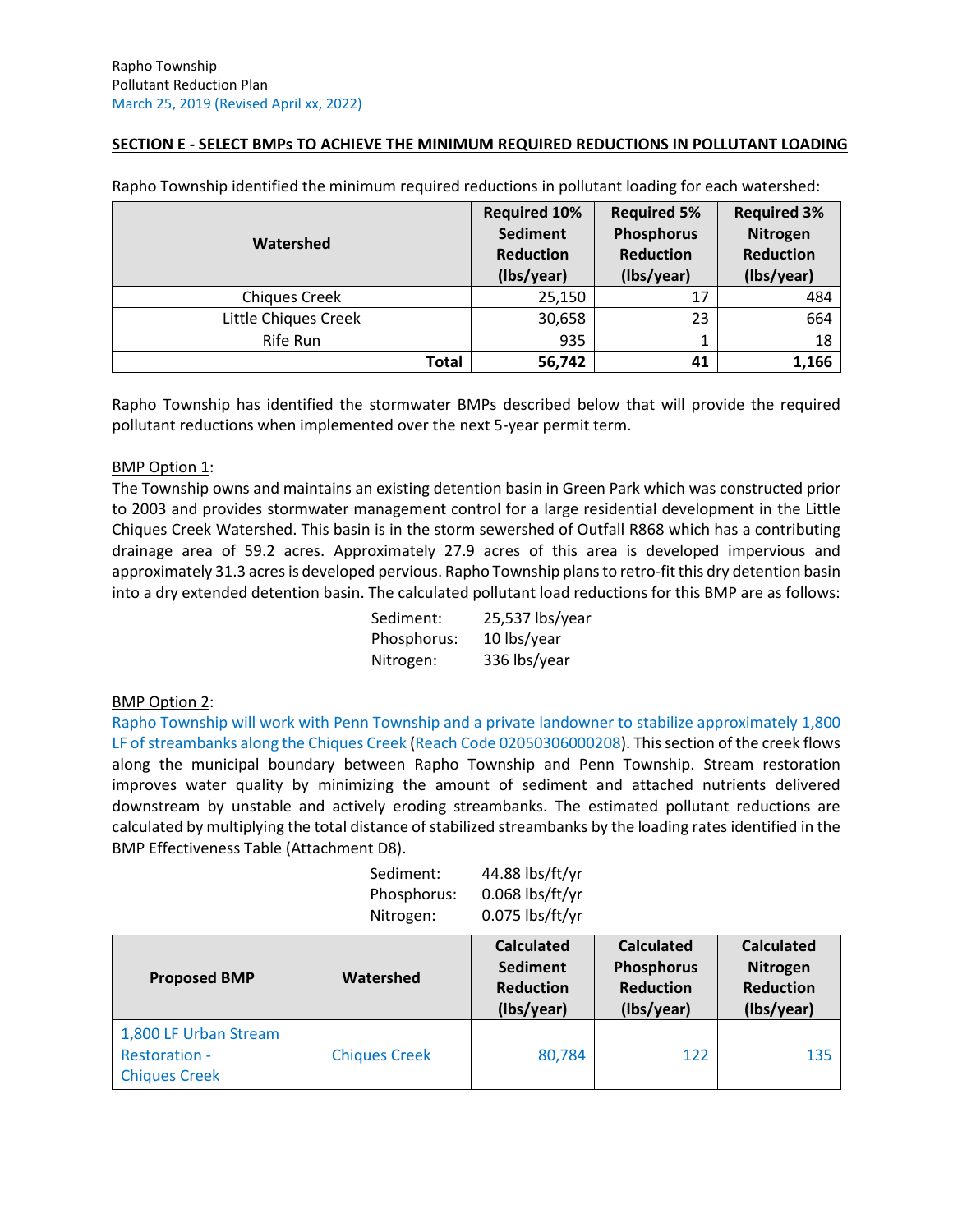Rapho Township and Penn Township have developed a Memorandum of Understanding (MOU) that outlines the shared pollutant reductions as follows:

• Rapho Township will receive sediment reductions of at least 31,205 lbs/year and will pay the proportionate implementation costs.

• Penn Township will receive the remaining sediment reductions of 49,579 lbs/year and pay the remaining implementation costs.

# BMP Option 3:

The Township will construct a water quality forebay/bioretention basin to treat stormwater runoff. This facility is in the storm sewershed of Outfall 22 which has a contributing drainage area of 22.4 acres. Approximately 2.14 acres of this area is developed impervious and approximately 20.28 acres is developed pervious. The calculated pollutant load reductions for this BMP are as follows:

| Sediment:   | 6,330 lbs/year |
|-------------|----------------|
| Phosphorus: | 9 lbs/year     |
| Nitrogen:   | 426 lbs/year   |

In summary, Rapho Township will implement the following BMPs to meet the required pollutant load reductions for the PAG General Permit:

| <b>Proposed BMP</b>                                                                        | Watershed                             | <b>Calculated</b><br><b>Sediment</b><br><b>Reduction</b><br>(Ibs/year) | <b>Calculated</b><br><b>Phosphorus</b><br><b>Reduction</b><br>(Ibs/year) | Presumptive<br><b>Nitrogen</b><br><b>Reduction</b><br>(Ibs/year) |
|--------------------------------------------------------------------------------------------|---------------------------------------|------------------------------------------------------------------------|--------------------------------------------------------------------------|------------------------------------------------------------------|
| <b>BMP Option 1:</b><br>Dry Extended Detention<br><b>Basin</b>                             | Little Chiques<br>Creek               | 25,537                                                                 | 10                                                                       | 336                                                              |
| <b>BMP Option 2: Streambank</b><br>Stabilization -<br><b>Chiques Creek</b>                 | <b>Chiques Creek</b>                  | 31,205                                                                 | 122                                                                      | 135                                                              |
| <b>BMP Option 3: Water Quality</b><br>Forebay/Bioretention                                 | <b>Little Chiques</b><br><b>Creek</b> | 6,330                                                                  | 9                                                                        | 426                                                              |
| *Rapho Township is using the presumptive approach to estimate the total amount of nitrogen | <b>Total</b>                          | 63,072                                                                 | 141                                                                      | 897*                                                             |

reductions as allowed by PA DEP.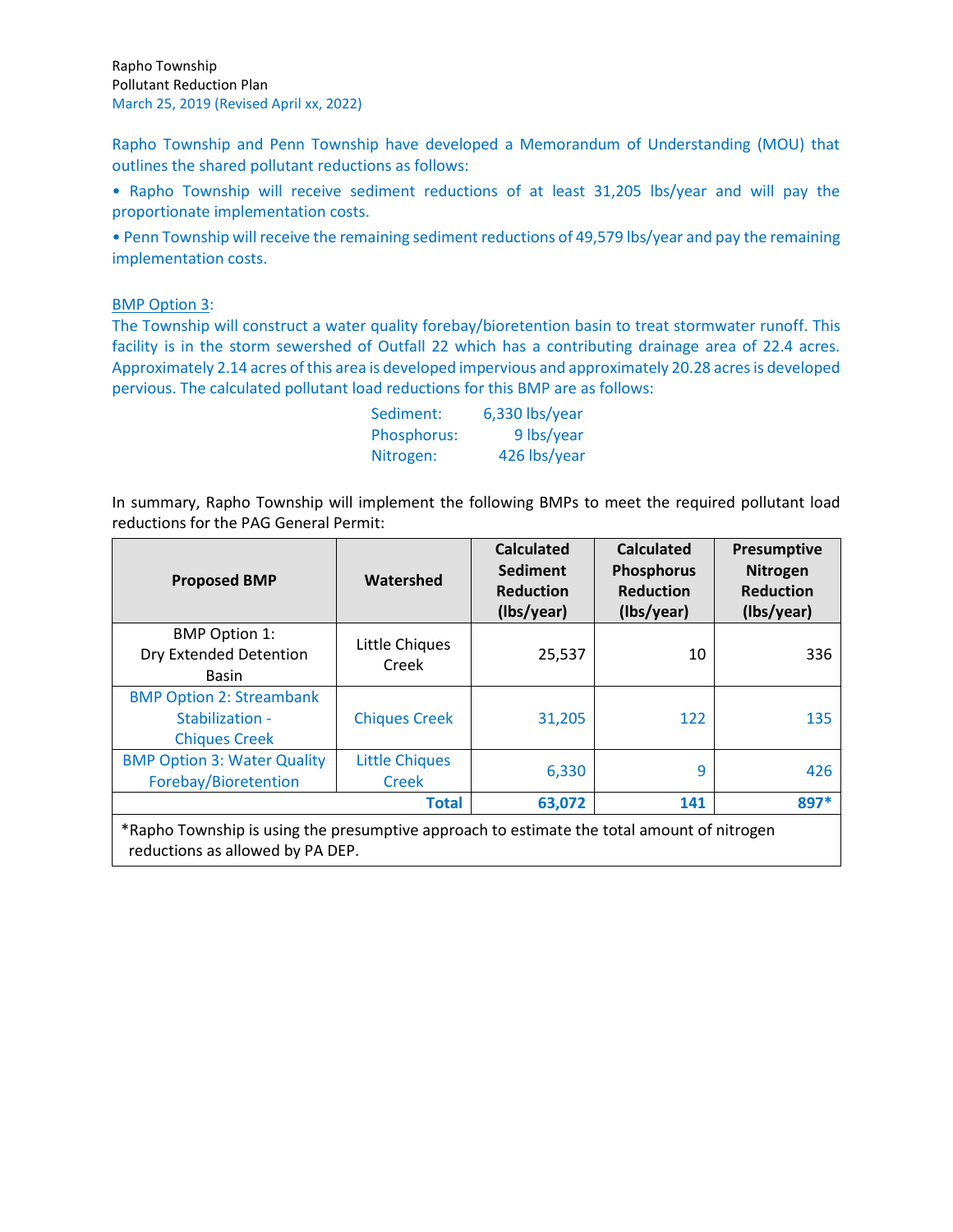Rapho Township Pollutant Reduction Plan March 25, 2019 (Revised April xx, 2022)

Once the stormwater BMPs are implemented, the achieved sediment load reduction of 63,072 lbs/year exceeds the required 56,742 lbs/year by 6,330 lbs/year.

Because the land area of Rapho Township is located entirely within the Chesapeake Bay Watershed, the calculated reductions shown above will meet the pollutant reduction requirements of the Chesapeake Bay PRP.

# **Attachments**

E1: BMP Option 1 Calculations E1a: BMP Option 3 Calculations E2: BMP 6.6.3 Dry Extended Detention Basin E2a: BMP 6.4.5 Rain Garden/Bioretention Basin E3: Expert Panel - Stream Restoration E4: Urban Stream Restoration Fact Sheet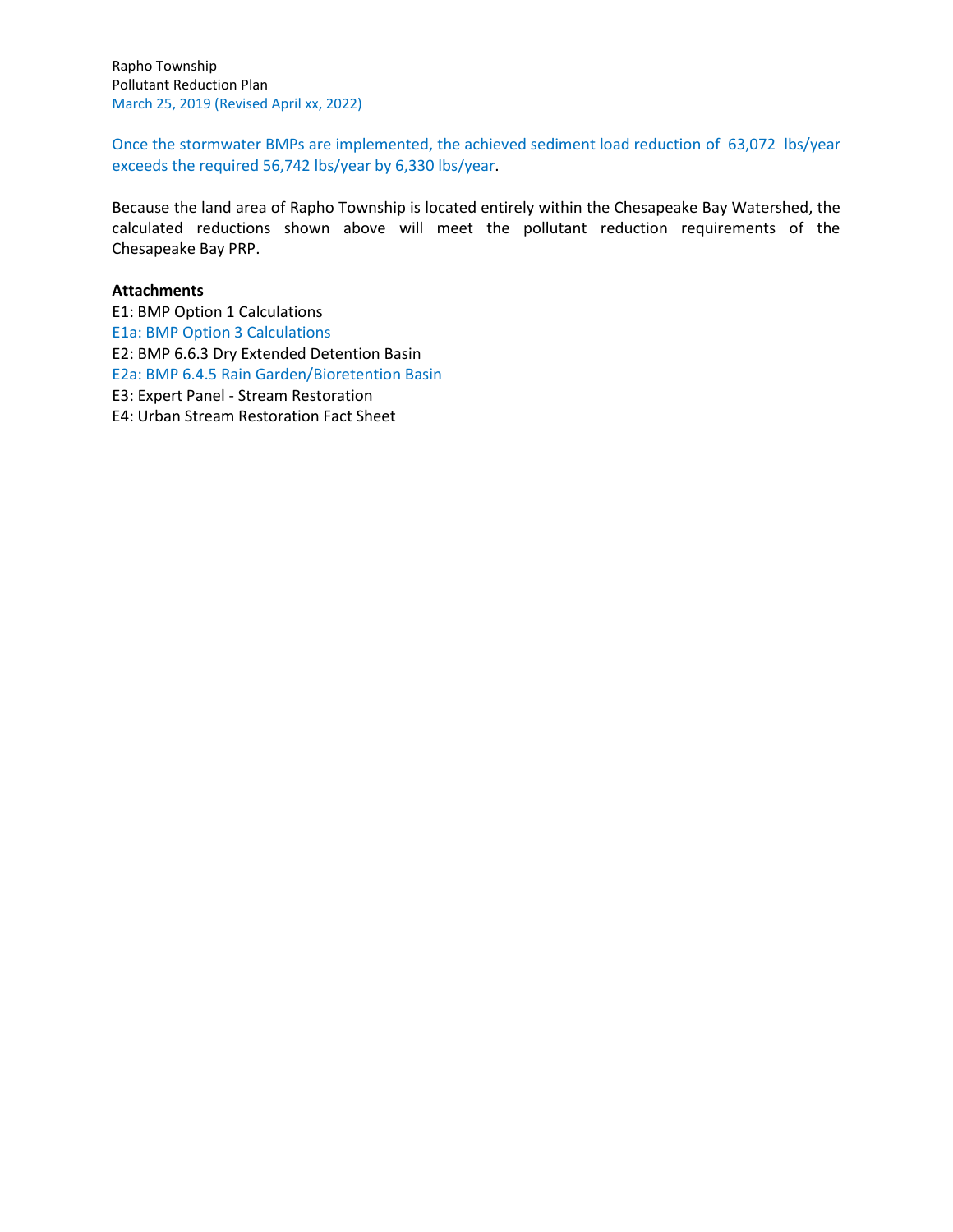# **SECTION F - IDENTIFY FUNDING MECHANISM**

Rapho Township plans to consider many sources of funding to implement the proposed stormwater BMPs identified in this Plan. The anticipated funding source to implement the stormwater BMPs may include any of the following:

PA DEP's Urban Stormwater BMP Grants: As part of the Local Stormwater BMP Implementation Program, PA DEP has provided grants to communities located in the Chesapeake Bay Watershed to reduce stormwater runoff to local waterways. The Township has an outstanding application for this grant to fund implementation of BMP Option 1 - Dry Extended Detention Basin. These grants vary in availability and total funding dollars.

Rapho Township General Fund: The Township may plan to budget sufficient funds each year of the five-year permit term (2018-2023) to fully fund the implementation of all stormwater BMPs to meet the required pollutant reductions.

PENNVEST: The Pennsylvania Infrastructure Investment Authority (PENNVEST) provides funding for urban stormwater and agricultural BMPs.

Growing Greener Grants: Growing Greener provides state funds to address environmental concerns, including the negative effects of stormwater pollution on water quality. These grants vary in availability and total funding dollars.

National Fish & Wildlife Foundation (NFWF) Grants: NFWF provides federal funding for a wide range of environmental projects.

Collaboration: Rapho Township will continue to look for other funding opportunities to implement stormwater BMPs by collaborating with municipalities and other environmental organizations including, but not limited to: the Chiques Creek Watershed Alliance, Lancaster County Clean Water Consortium, and the Lancaster County Conservation District.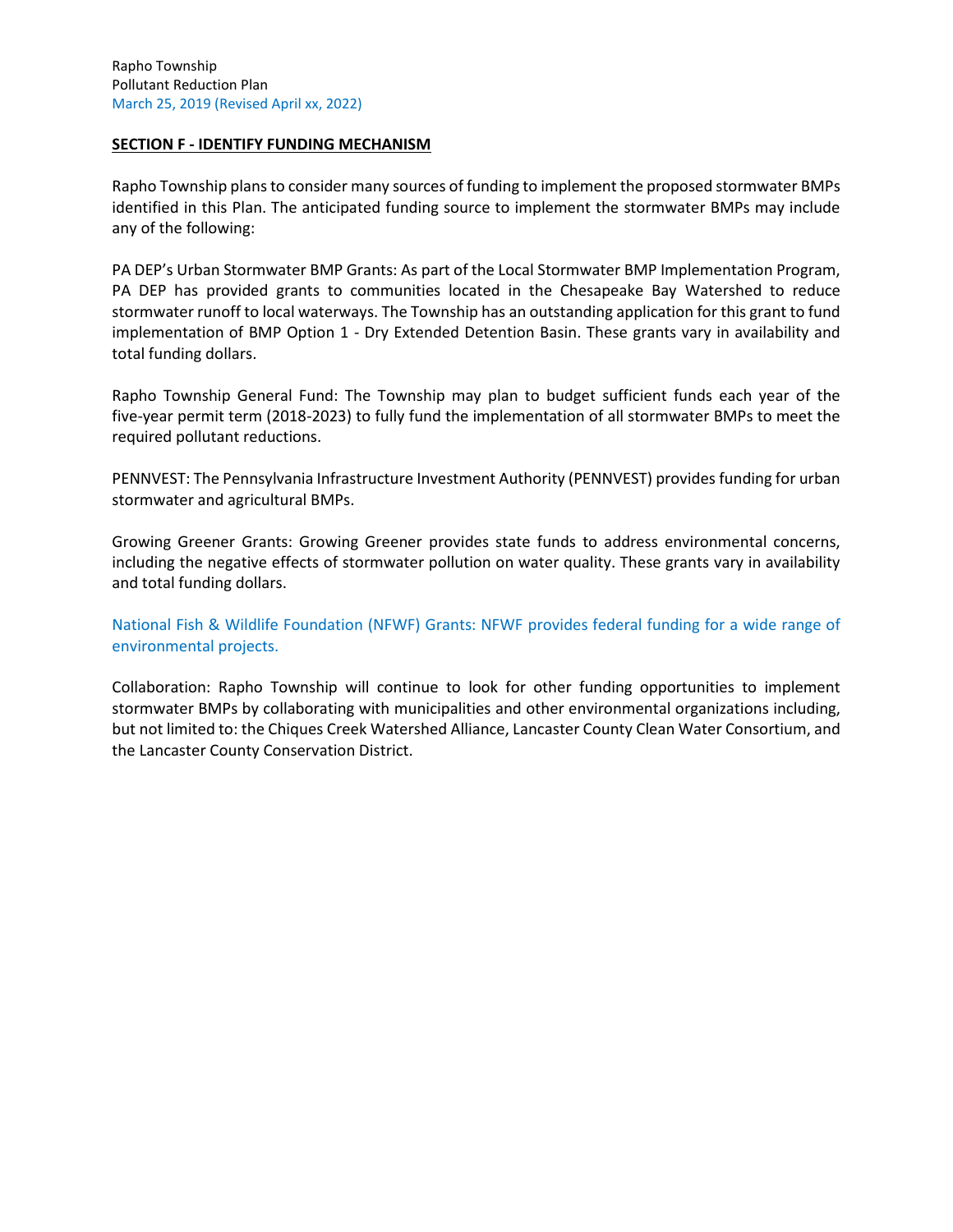# **SECTION G - IDENTIFY RESPONSIBLE PARTIES FOR OPERATION AND MAINTENANCE (O&M) OF BMPs**

All the identified stormwater BMPs must be maintained on a regular basis, after fully implemented, to ensure they continue to provide water quality benefits as designed.

Parties Responsible for ongoing O&M: Rapho Township currently owns and maintains the existing detention basin located in Green Park and the water quality forebay/bioretention basin and will continue to do so after the proposed dry extended detention basin is completed. The Township will also work with the developer of the land adjacent to the proposed streambank stabilization project to develop a mutually agreed upon Operation & Maintenance Agreement to ensure that project continues to function as designed.

#### Activity involved with O&M for each BMP and the frequency at which O&M activities occur:

Dry Extended Detention Basin: A dry extended detention basin provides temporary storage of stormwater runoff so that suspended solids have time to settle out into the basin instead of being carried downstream. To ensure this stormwater BMP continues to function as designed, regular O&M activities must occur as follows:

- All basin structures should be inspected at least four times per year and after all storm events greater than 1 inch. Structures may include basin bottoms, trash racks, outlet structures, riprap or gabion structures, and inlets. Check for clogging, excessive debris and sediment accumulation.
- Remove accumulated sediment as needed when the basin is completely dry and dispose of properly. Seed and stabilize the disturbed areas immediately.
- Mow and trim all vegetation as needed. Remove all plant detritus and dispose of properly.
- Inspect vegetated areas as follows:
	- o Inspect annually for erosion.
	- $\circ$  Inspect annually for unwanted growth of exotic/invasive species.
	- o Maintain vegetative cover at 95% minimum cover. If bare spots exist, replant or seed, and stabilize as needed.

Streambank stabilization: Once the streambanks of the Chiques Creek have been stabilized, regular inspection and maintenance activities will occur as follows:

- Since vegetation establishment is a critical component of the long-term stability of the streambank, monthly inspections should occur for the first year after the project is complete. A minimum 85% plant survival rate should be achieved and documented.
- Weeds and invasive plants threaten the survival of native plants, and should be aggressively controlled by herbicides, mowing, and/or weed mats for the first four years after implementation.
	- $\circ$  Applying herbicides for the first two to three years may be necessary to control weeds. This activity is regulated by the PA Department of Agriculture and proper care should be taken in a streamside setting.
	- o Mowing grasses should occur twice each growing season with a mower height set to eight to twelve inches.
	- $\circ$  Weed mats suppress weed growth around newly planted vegetation and should be removed once trees have developed a canopy sufficient to shade out the weeds.
- Once the vegetation has been established, regular maintenance should be minimal.